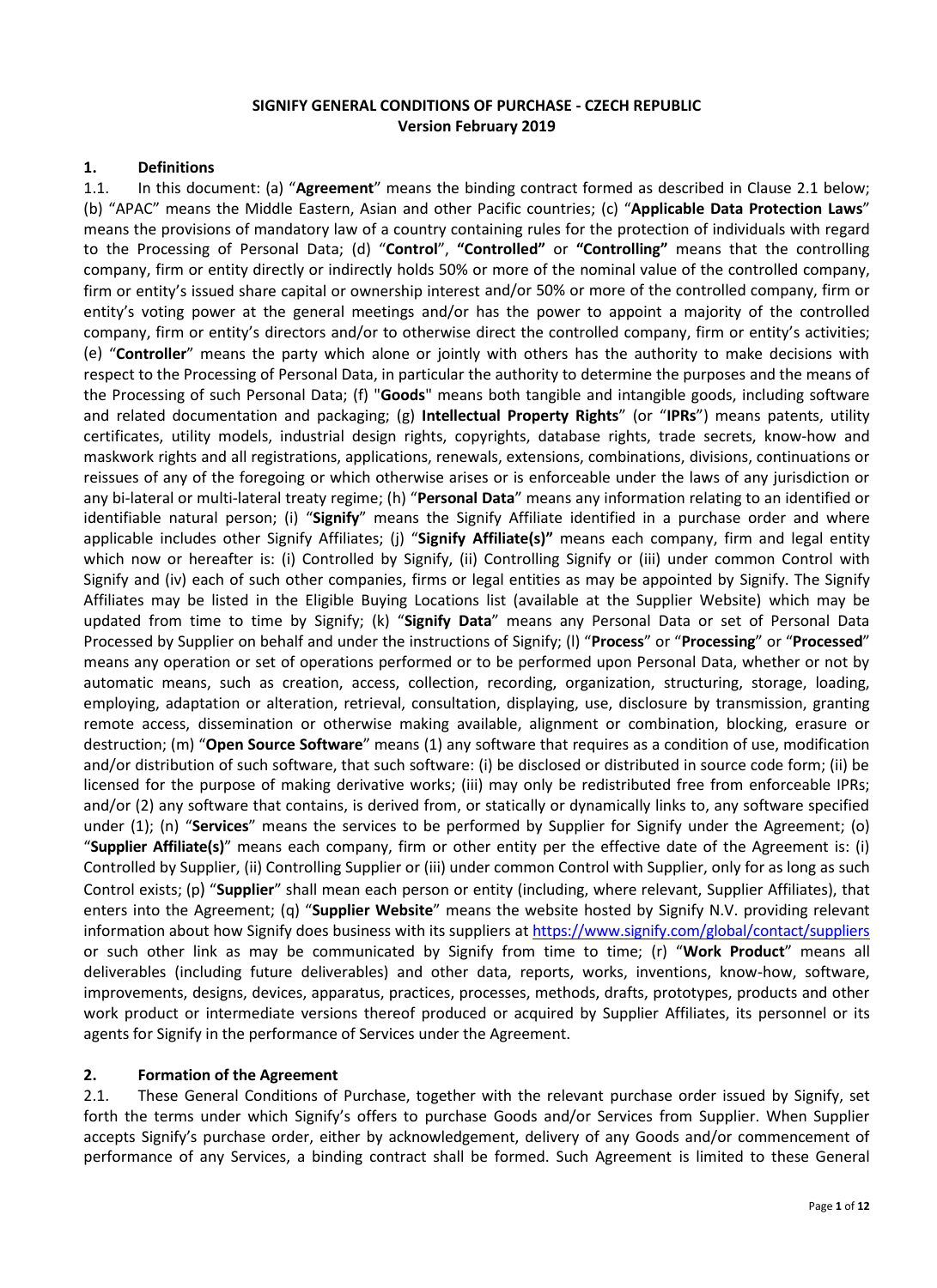Conditions of Purchase, the relevant purchase order and any attachments. Signify does not agree to any proposed amendment, alteration, or addition by Supplier. The Agreement can be varied only in writing signed by Signify. Any other statement or writing of Supplier shall not alter, add to, or otherwise affect the Agreement.

2.2. Signify is not bound by and hereby expressly objects to and rejects Supplier's general conditions of sale and any additional or different terms or provisions that may appear on any proposal, quotation, price list, acknowledgment, invoice, packing slip or the like used by Supplier. Course of performance, course of dealing, and usage of trade shall not be applied to modify these General Conditions of Purchase.

2.3. All costs incurred by Supplier in preparing and submitting any acceptance of Signify's offer shall be for the account of Supplier.

## **3. Time of the Essence**

3.1. Time is of the essence and all dates referred to in the Agreement shall be firm. In the event that Supplier anticipates any difficulty in complying with any delivery date or any of its other obligations under the Agreement, Supplier shall promptly notify Signify in writing.

### **4. Delivery of Goods**

4.1. All Goods shall be delivered DAP "named place" (as defined in the Incoterms 2010) with "named place" as the final place of delivery as mentioned on the purchase order. In case the purchase order contains a different Incoterm, the Incoterm on the purchase order prevails.

4.2. Delivery shall be completed as per the applicable Incoterm, but this shall not constitute acceptance of the Goods.

4.3. Supplier shall, concurrently with the delivery of the Goods, provide Signify with copies of all applicable licenses. Each delivery of Goods to Signify shall include a packing list stating at least (i) the applicable purchase order number, (ii) the Signify part number, (iii) the quantity shipped, and (iv) the date of shipment.

4.4. Supplier shall make no partial delivery or delivery before the agreed delivery date(s). Signify reserves the right to refuse delivery of Goods and return same at Supplier's risk and expense if Supplier defaults in the manner and time of delivery or in the rate of shipment. Signify shall not be liable for any costs incurred by Supplier related to production, installation, assembly or any other work related to the Goods, prior to delivery in accordance with the Agreement.

4.5. Any design, manufacturing, installation or other work to be performed by or on behalf of Supplier under the Agreement shall be executed with good workmanship and using proper materials and in accordance with all applicable laws, regulations and codes.

4.6. Supplier shall pack, mark and ship the Goods in accordance with sound commercial practices and Signify's specifications in such manner as to prevent damage during transport and to facilitate efficient unloading, handling and storage, and all Goods shall be clearly marked as destined for Signify. Notwithstanding the provisions of the applicable Incoterms, Supplier shall be responsible for any loss or damage due to its failure to properly preserve, package, handle (before delivery as per the applicable Incoterm) or pack the Goods; Signify shall not be required to assert any claims for such loss or damage against the common carrier involved.

#### **5. Changes to Goods**

5.1. Supplier shall not, without prior written consent of Signify, make any changes affecting Goods, including process or design changes, changes to manufacturing processes (including geographic location) changes affecting electrical performance, mechanical form or fit, function, environmental compatibility, chemical characteristics, life, reliability or quality of Goods or changes that could have material impact upon Supplier's quality system.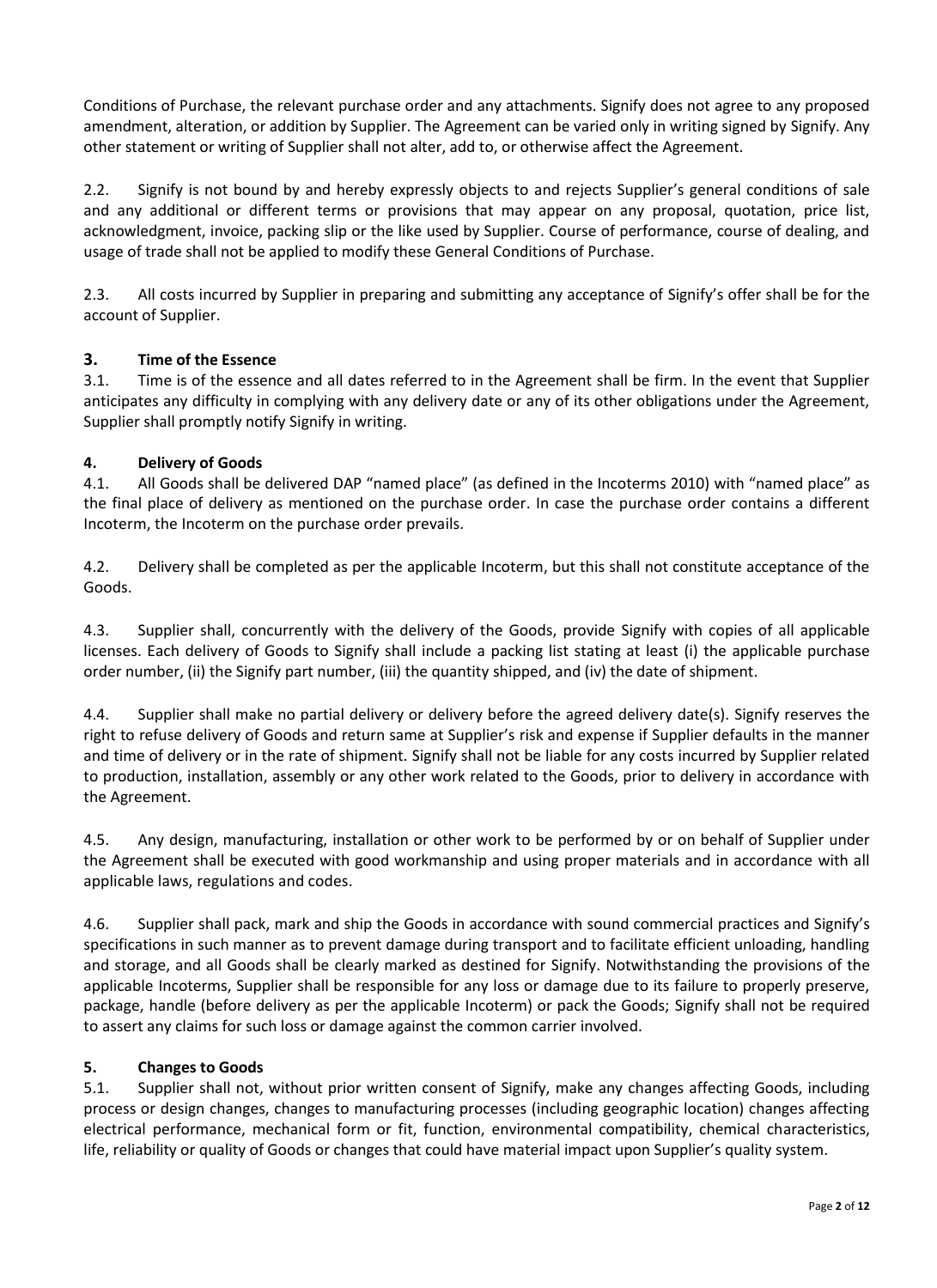## **6. Inspection, Testing, Rejection of Goods**

6.1. Inspection, testing of or payment for the Goods by Signify shall not constitute acceptance. Inspection or acceptance of or payment for the Goods by Signify shall not release Supplier from any of its obligations, representations or warranties under the Agreement.

6.2. Signify may, at any time, inspect the Goods or the manufacturing process for the Goods. If any inspection or test by Signify is made on the premises of Supplier, Supplier shall provide reasonable facilities and assistance for the safety and convenience of Signify's inspection personnel.

If Signify does not accept any of the Goods, Signify shall promptly notify Supplier of such rejection, and Clause 11 below shall apply. Within two (2) weeks from such notification, Supplier shall collect the Goods from Signify at its own expense. If Supplier does not collect the Goods within said two (2) week period, Signify may have the Goods delivered to Supplier at Supplier's cost, or with the Supplier's prior consent destroy the Goods, without prejudice to any other right or remedy Signify may have under the Agreement or at law. Goods not accepted but already paid by Signify shall be reimbursed by Supplier to Signify and Signify shall have no payment obligation for any Good not accepted by Signify.

6.3. If, as a result of sampling inspection, any portion of a lot or shipment of like or similar items is found not to conform to the Agreement, Signify may reject and return the entire shipment or lot without further inspection or, at its option, complete inspection of all items in the shipment or lot, reject and return any or all nonconforming units (or accept them at a reduced price) and charge Supplier the cost of such inspection.

## **7. Performance of Services**

7.1. Supplier shall perform the Services with due skill and care, using the proper materials and employing sufficiently qualified staff.

7.2. Supplier shall be fully liable for the acts and omissions of any and all third parties with which it has contracted in connection with the Services.

7.3. Only written confirmation by Signify shall constitute acceptance of the Services performed. If Signify does not accept the Service and/or Work Product(s), Clause 11 below shall apply. Signify shall promptly notify Supplier of such rejection, and Supplier will, at its own expense, carry out the necessary corrections, additions and modifications reasonably requested by Signify in writing within thirty (30) days of such notification.

#### **8. Prices; Payment**

8.1. Unless provided otherwise in the purchase order issued by Signify, title in the Goods shall pass to Signify at the time risk is transferred to Signify pursuant to the applicable Incoterm.

8.2. All prices quoted in the Agreement shall be fixed prices. Supplier warrants that such prices are not in excess of the lowest prices charged by Supplier to other similarly situated customers for similar quantities of Goods or Services of like kind and quality.

8.3. (i) All prices are gross amounts but exclusive of any value added tax (VAT), sales tax, GST (Goods and Services Tax), consumption tax or any other similar tax only. (ii) If the transactions as described in the Agreement are subject to any applicable VAT, sales tax, GST (Goods and Services Tax), consumption tax or any other similar tax, Supplier may charge VAT, sales tax, GST, consumption tax or any other similar tax to Signify, which shall be paid by Signify in addition to the prices quoted. Supplier is responsible for paying any applicable VAT, sales tax, GST, consumption tax or any other similar tax to the appropriate (tax) authorities. At or after the time delivery has been completed as per Clause 4 but ultimately within six months from delivery, Supplier shall issue an invoice meeting all applicable legal and fiscal requirements and which in any event shall contain: (i) name, address and VAT registration code of Signify, (ii) name, address and VAT registration code of Supplier, (iii) Supplier invoice reference number, (iv) the Signify purchase order number, (v) Supplier invoice date, (vi) amount payable and (vii)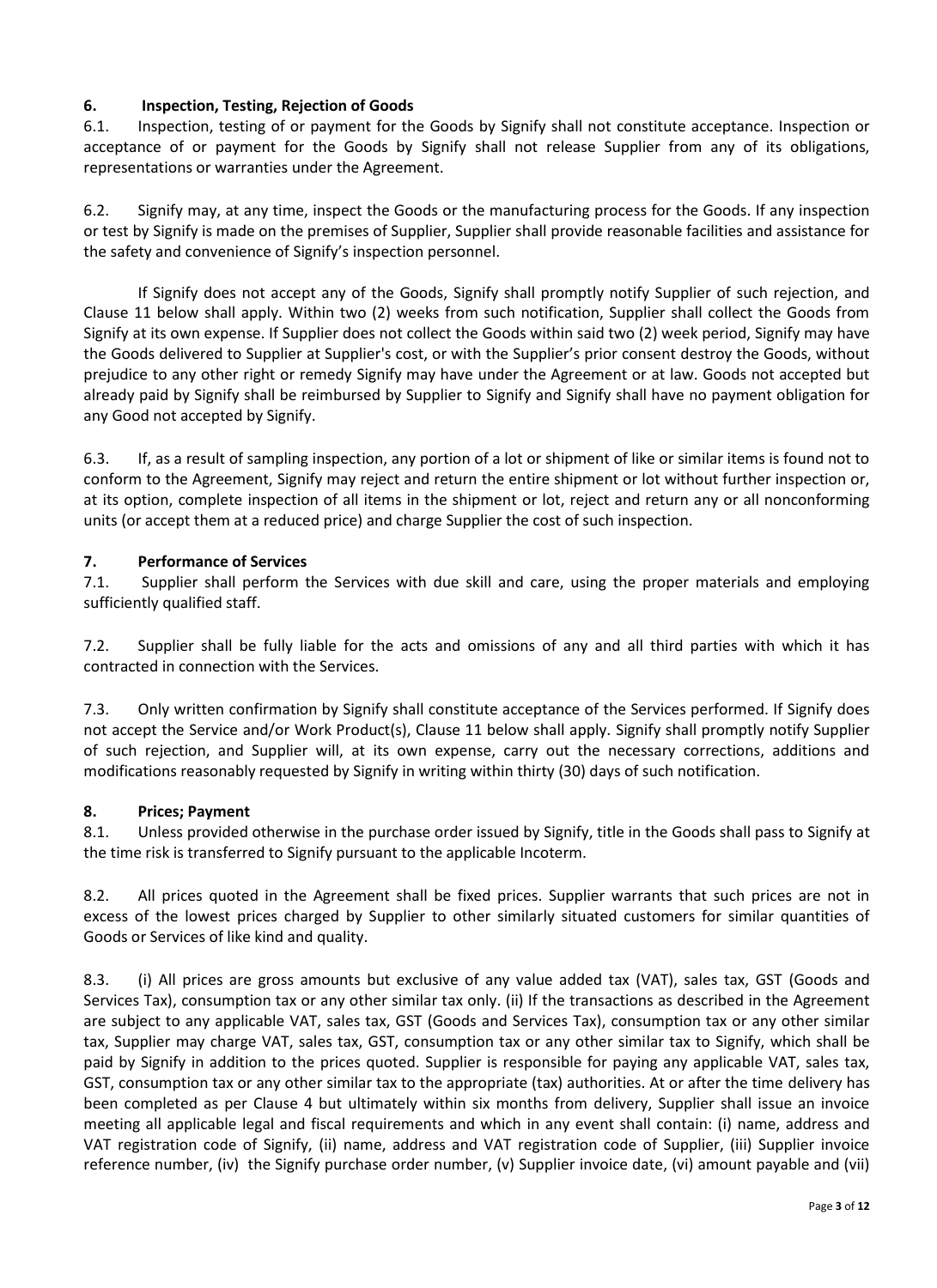applicable currency. Supplier shall send the invoice to Signify according to the instructions as set forth on the purchase order.

8.4. Any license fees shall be included in the price.

8.5. Subject to the acceptance of the Goods, Services and/or Work Product by Signify, and unless provided otherwise in the purchase order of Signify, payment shall be made within ninety-five (95) days end of month from the receipt of the correct invoice to the extent allowed under applicable mandatory law, all in accordance with Clause 8.3 in the proper form. Signify performs its payment runs three times per month.

8.6 If Supplier fails to fulfil any of its obligations under the Agreement, Signify may suspend payment to Supplier upon notice to Supplier.

8.7. Supplier hereby unconditionally accepts that Signify and any of the Signify Affiliates shall at all times have the right to set-off any amounts that any Signify Affiliate owes to Supplier or Supplier Affiliates under this Agreement with any amounts that Supplier or Supplier Affiliates owes to any Signify Affiliate under the Agreement or any other agreement.

8.8. Supplier acknowledges and agrees that any amount to be paid by Signify to Supplier may be paid on Signify's behalf by another Signify Affiliate and/or a third party designated by Signify. Supplier shall treat such payment as if it were made by Signify itself and Signify's obligation to pay to Supplier shall automatically be satisfied and discharged in the amount paid by such entity or third party.

### **9. Warranty**

- 9.1. Supplier represents and warrants to Signify that all Goods, Services and/or Work Product(s):
- (a) are suitable for the intended purpose and shall be new, merchantable, of good quality and free from all defects in design, materials, construction and workmanship;
- (b) strictly comply with the specifications, approved samples and all other requirements under the Agreement;
- (c) are delivered with all required licenses which shall remain valid and in place, and with the scope to properly cover the intended use. Furthermore, all such licenses shall include the right to transfer and the right to grant sublicenses;
- (d) shall be free from any and all liens and encumbrances;
- (e) have been designed, manufactured and delivered in compliance with all applicable laws (including labor laws), regulations, EC Directive 2001/95 on General Product Safety and the then current Supplier Sustainability Declaration which can be found at the Supplier Website;
- (f) are provided with and accompanied by all information and instructions necessary for proper and safe use;
- (g) all packaging and components supplied to Signify comply with the Regulated Substances List (RSL), which can be found at the Supplier Website or will be sent to Supplier upon its first written request. Supplier shall furnish to Signify any information required to enable Signify to comply with such laws, rules, and regulations in its use of the Goods and Services; and
- (h) will be accompanied by written and detailed specifications of the composition and characteristics, to enable Signify to transport, store, process, use and dispose of such Goods and/or Work Product safely and in compliance with law.

9.2. The warranties stated in Clause 9.1 are not exhaustive and shall not be deemed to exclude any warranties set by law, Supplier's standard warranties or other rights or warranties which Signify may be entitled to. These warranties shall survive any delivery, inspection, acceptance, payment or resale of the Goods, and shall extend to Signify and its customers.

9.3. Without prejudice to any other rights accruing under the Agreement or law, the warranties set forth in Clause 9.1 will subsist for a period of thirty-six (36) months from the date of delivery as per Clause 4.2, or such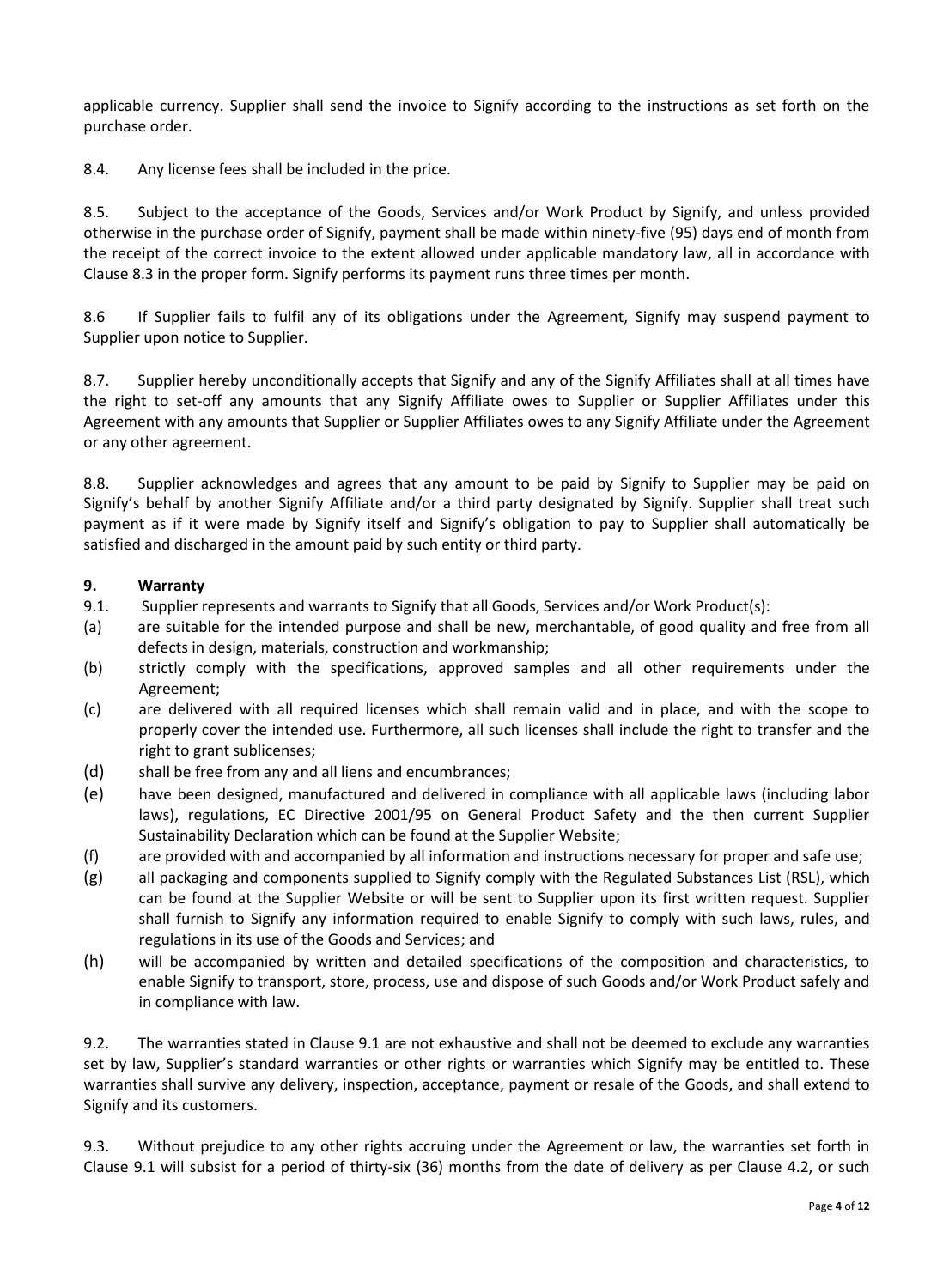other period as agreed in the Agreement (the "Warranty Term"). Goods repaired or replaced within the Warranty Term are warranted for the remainder of the original Warranty Term of said Goods, or twelve (12) months following the delivery date of such repaired or replaced Goods, whichever is longer.

9.4. Supplier agrees that, upon request of Signify, it shall register and use BOMcheck [\(www.bomcheck.net\)](http://www.bomcheck.net)/) to make substance compliance declarations including ROHS, REACH and other applicable regulatory requirements by making declarations in BOMcheck to fully comply with the Signify RSL, unless otherwise agreed with Signify. Supplier will also adhere to future RSL changes following notification from BOMcheck or other non- registered correspondence and is and will be fully compliant with the updated Signify RSL within 1 month of receiving the notification, unless otherwise agreed with Signify. Signify may reject deliveries that do not comply with these requirements.

### **10. Open Source Software Warranty**

10.1. Unless the inclusion of Open Source Software is specifically authorized in writing by duly authorized officers of Signify and unless otherwise stated in the Agreement, Supplier represents and warrants that the Goods do not include any portion of any Open Source Software.

### **11. Non-conformity**

11.1. If any Goods, Services or Work Products are defective, latent or otherwise do not conform to the requirements of the Agreement, Signify shall notify Supplier and may, without prejudice to any other right or remedy available to it under the Agreement or at law, at its sole discretion:

- (a) require performance by Supplier;
- (b) require delivery of substitute Goods or Work Products;
- (c) require Supplier to remedy the lack of conformity by repair;
- (d) declare the contract rescinded; or
- (e) reduce the price in the same proportion as the value of the Goods or Services actually delivered, even if that results in a full refund of the price paid to Supplier.

Supplier acknowledges and accepts that in the event that Signify elects Supplier to remedy the lack of conformity by repair, Signify entitled is to determine to have such non-confirming Goods or Work Products repaired by Supplier, whether or not in the field, with other components than those used by Supplier.

11.2. Supplier shall bear all cost of repair, replacement and transportation of the nonconforming Goods, and shall reimburse Signify in respect of all costs and expenses (including, without limitation, inspection, handling and storage costs) reasonably incurred by Signify in connection therewith.

11.3. Risk in relation to the nonconforming Goods shall pass to Supplier upon the date of notification thereof.

#### **12. Ownership and Intellectual Property**

12.1. All machinery, tools, drawings, specifications, raw materials and any other property or materials furnished to Supplier by or for Signify, or paid for by Signify, for use in the performance of the Agreement, shall be and remain the sole exclusive property of Signify Holding B.V. and shall not be furnished to any third party without Signify's prior written consent, and all information with respect thereto shall be confidential and proprietary information of Signify. In addition, any and all of the foregoing shall be used solely for the purpose of fulfilling purchase orders from Signify, shall be marked as owned by Signify Holding B.V., shall be held at Supplier's risk, shall be kept in good condition and, if necessary, shall be replaced by Supplier at Supplier's expense, shall be subject to periodic inventory check by Supplier as reasonably requested from time to time by Signify, and shall be returned promptly upon Signify's first request. Except as otherwise expressly agreed in writing, Supplier agrees to furnish at its own expense all machinery, tools, and raw materials necessary to perform its obligations under the Agreement.

12.2. Supplier represents and warrants to Signify that the Goods and Services do not and shall not, alone or in any combination, infringe or violate any third party (including Supplier's employees and subcontractors) IPRs.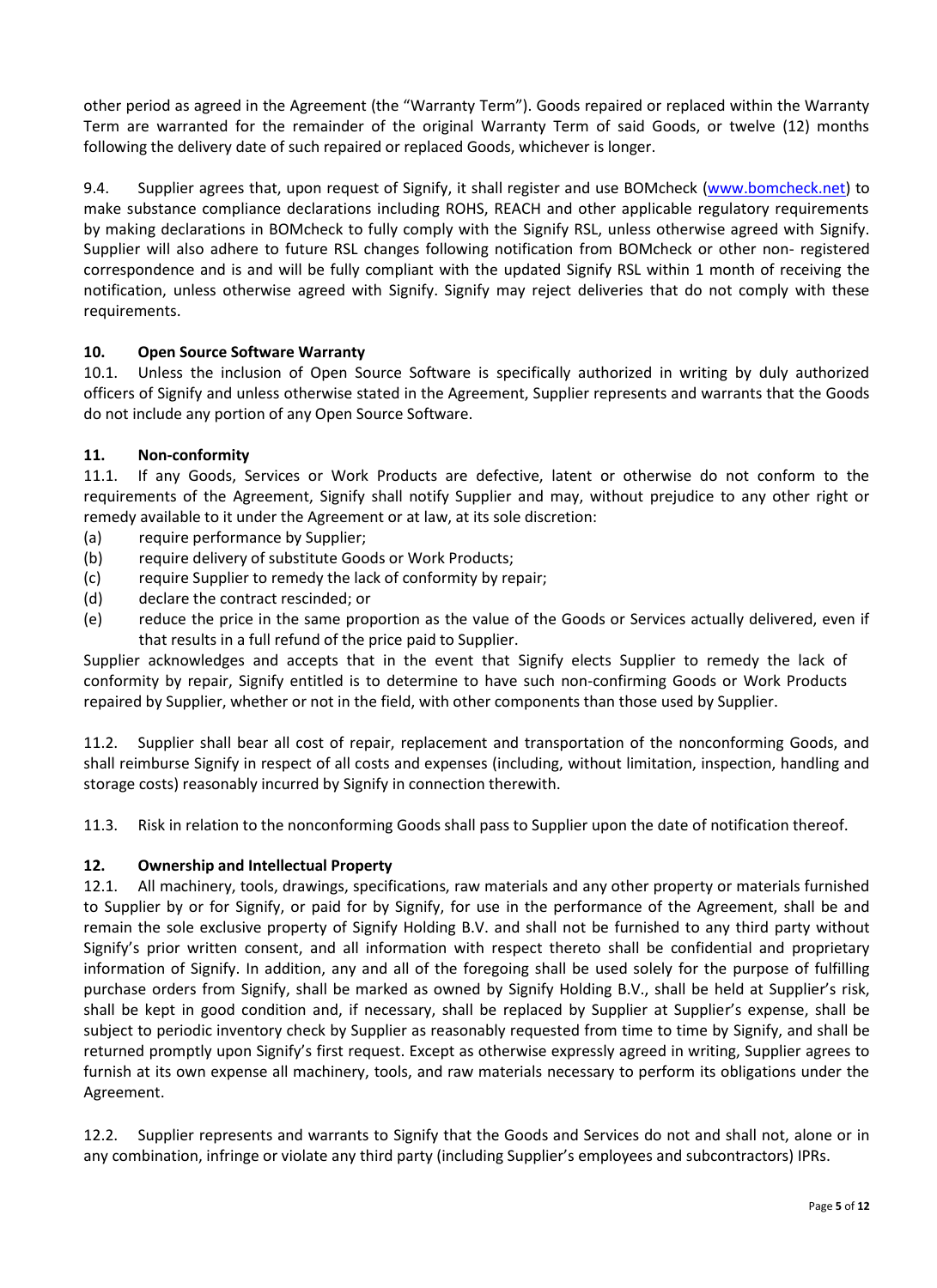12.3. The purchase of the Goods and/or Services shall confer on Signify and its Signify Affiliates an irrevocable, world-wide, royalty-free and fully paid up, non-exclusive and perpetual license under all IPRs owned or controlled, directly or indirectly, by Supplier to use, make, have made, build-in, have built-in, market, sell, lease, license, distribute and/or otherwise dispose of the Goods and/or Services, including but not limited to machinery, tools, drawings, designs, software, demos, moulds, specifications or pieces.

12.4. Signify shall retain all rights in any samples, data, works, materials and intellectual and other property provided by Signify to Supplier. All rights in and titles to the Work Product shall become Signify's property. Supplier shall execute and deliver any documents and do such things as may be necessary or desirable in order to carry into effect the provisions of this Clause 12.4.

12.5. Supplier shall not have any right, title or interest in or to any samples, data, works, materials, trademarks, trade names, or any other intellectual property rights owned by or licensed to Signify. Supplier shall not use any trademark, trade name, other indication or any other intellectual property rights owned by or licensed to Signify in relation to the Goods or Services alone or in any combination without Signify's prior written approval and any use as authorized by Signify shall be strictly in accordance with the instructions of Signify.

12.6. Supplier shall not, without Signify's prior written consent, publicly make any reference to Signify, whether in press releases, advertisements, sales literature or otherwise.

# **13. Intellectual Property Indemnification**

13.1. Supplier shall indemnify and hold harmless Signify, Signify Affiliates, agents and employees and any person selling or using any of Signify's products in respect of any and all claims, damages, costs and expenses (including but not limited to loss of profit and reasonable attorneys' fees) in connection with any third party claim that any of the Goods or Services alone or in any combination or their use infringes any third party IPRs, or, if so directed by Signify, shall defend any such claim at Supplier's own expense.

13.2. Signify shall give Supplier prompt written notice of any such claim, provided, however, any delay in notice shall not relieve Supplier of its obligations hereunder except to the extent it is prejudiced by such delay. Supplier shall provide all assistance in connection with any such claim as Signify may reasonably require.

13.3. In addition to Signify's rights hereunder or under applicable law, if any Goods or Services alone or in any combination, supplied under the Agreement are held to constitute an infringement or if their use is enjoined, Supplier shall, as directed by Signify, but at its own expense: either

- (a) procure for Signify or customers the right to continue using the Goods or Services alone or in any combination; or
- (b) replace or modify the Goods or Services alone or in any combination with a functional, non- infringing equivalent.

13.4. If Supplier is unable either to procure for Signify the right to continue to use the Goods or Services alone or in any combination or to replace or modify the Goods or Services alone or in any combination in accordance with the above, Signify may terminate the Agreement and upon such termination, Supplier shall reimburse to Signify the price paid, without prejudice to Supplier's obligation to indemnify Signify as set forth herein.

#### **14. Liability, Indemnification**

14.1 Supplier shall be liable towards Signify for all costs, damage, losses, penalties, claims, liabilities suits, judgments, demands and expenses, reasonable attorneys' fees (including special, indirect, incidental, consequential damage) incurred by Signify, arising from or relating to any breach by Supplier, of its obligations, representations or warranties under the Agreement and, without any notification or additional act of Signify being required.

14.2 Supplier will indemnify and hold harmless Signify, Signify Affiliates and their respective directors, officers,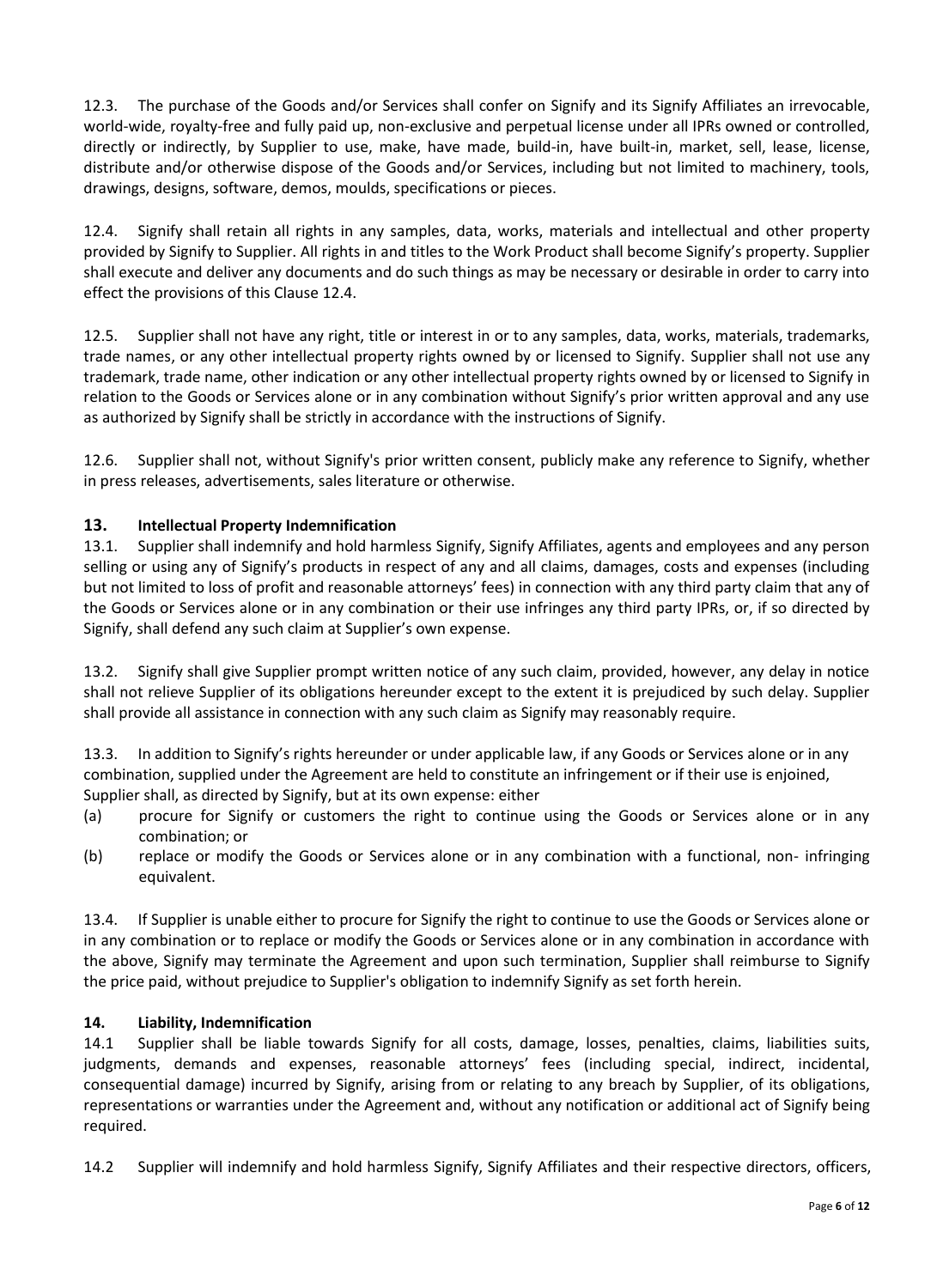employees, customers, agents, shareholders from any third party claims brought against them arising from or related to any breach by Supplier of its obligations, representations or warranties under the Agreement.

#### **15. Compliance with Laws**

15.1. Supplier shall at all times comply with all laws, rules, regulations, and ordinances applicable to the Agreement, including, but not limited to, all fair labor, equal opportunity, and environmental compliance laws, rules, regulations, and ordinances. Supplier shall furnish to Signify any information required to enable Signify to comply with any applicable laws, rules, and regulations in its use of the Goods and Services.

15.2. Supplier represents that neither Supplier nor any of its Supplier Affiliates, nor any of their respective owners, officers, directors, employees, agents or other third parties acting for or on its behalf, have in the last five years been alleged to or have been found to have violated any law in relation to anti-bribery and anti-corruption. Supplier will conduct its business honestly and not engage in any acts of bribery or corruption. Supplier's breach of this Clause 15.2 is ground for immediate termination of the Agreement without Signify and Signify Affiliates incurring any liability towards Supplier and Supplier Affiliates and Signify and Signify Affiliates will be entitled to any other remedies available at law or in equity.

15.3. If Supplier is a person or legal entity doing business in the United States, and the Goods and/or Services are sold to Signify under federal contract or subcontract, all applicable procurement regulations required by federal statute or regulation to be inserted in contracts or subcontracts are hereby incorporated by reference. Additionally, if Supplier is a person or legal entity doing business in the United States, the Equal Employment Opportunity Clauses set forth in 41 Code of Federal Regulations, Chapters 60-1.4, 60-250.5, and 60-741.5, are hereby incorporated by reference.

### **16. Privacy and data protection**

16.1. Each party shall comply with all Applicable Data Protection Laws. Signify hereby informs Supplier and Supplier acknowledges and agrees that Signify will Processes Personal Data in accordance with the "Signify Privacy Notice for customers, consumers and other business persons" which is available on <https://www.signify.com/global/privacy/legal-information/privacy-notice> under the "Legal information" section.

16.2. If and to the extent Supplier, in the context of the Agreement, will Process Signify Data, Supplier undertakes and warrants to Signify that it will:

- a) Process Signify Data: (i) exclusively on behalf and for the benefit of Signify; and (ii) only in compliance with the instructions of Signify as documented in the Agreement and as may additionally be provided by Signify from time to time; and (iii) in compliance with Applicable Data Protection Laws;
- b) Process Signify Data exclusively for the following purposes, and not process such data for any other purpose, including for its own commercial benefit, unless Signify has provided its prior express written approval: (i) provision of the services requested by Signify; (ii) execution of instructions provided by Signify; (iii) compliance with applicable law;
- c) implement appropriate technical, physical and organizational security measures to protect Signify Data against misuse, accidental or unlawful destruction or accidental loss, unlawful alteration, unauthorized disclosure (including remote access), or access, and against all other forms of unlawful Processing (including unnecessary collection or further Processing);
- d) promptly notify Signify, in writing and in any case within twenty-four (24) hours from the moment it: i) became aware of any legally binding request for disclosure of the Signify Data by a law enforcement authority unless otherwise prohibited by law; or ii) detects or reasonable suspects any incident of security leading to the unlawful destruction, loss, alteration, unauthorized disclosure, use or Processing of, or access to, Signify Data; in the event of a Personal Data breach, Supplier will take adequate remedial measures, and provide Signify with all relevant information as requested by Signify to address the Personal Data breach;
- e) keep Signify Data confidential;
- f) will make sure that its personnel authorized to process Signify Data: i) only Process Signify Data to the extent necessary to provide the Goods and/or Services (on a need to know basis); and ii) will be legally bound to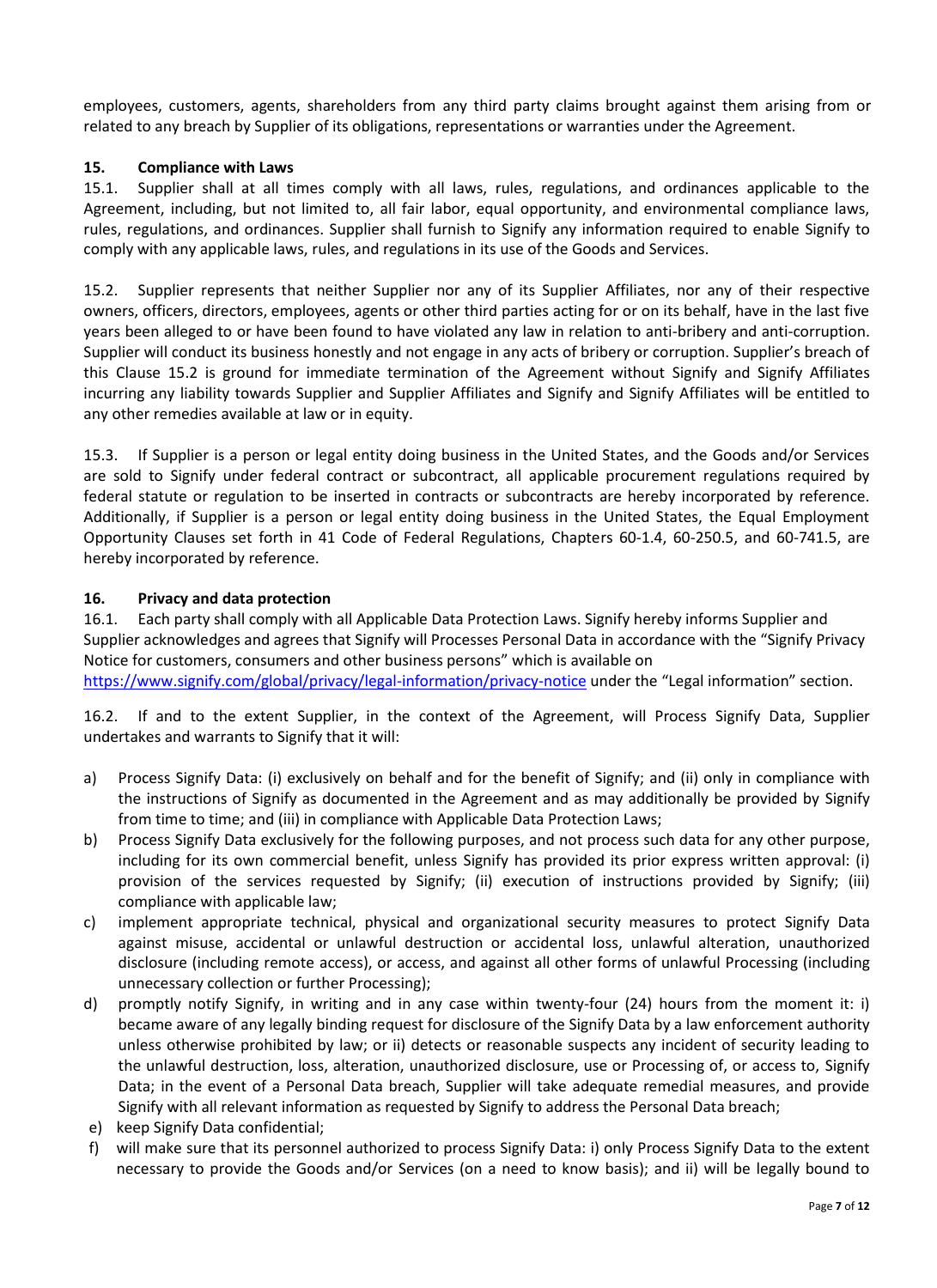confidentiality obligations;

- g) taking into account the nature of the Goods and/or Services, cooperate with Signify to address any privacyrelated requests, inquiries and/or complaints (if any) from individuals, including but not limited to requests to correct, delete or block Signify Data. Supplier will not respond to any privacy-related request, inquiry and/or complaint related to Signify Data without the prior express written approval of Signify;
- h) not engage for the processing of Signify Data any subcontractors without the prior express written approval of Signify. If Signify approves the use of one or more subcontractors for the processing of Signify Data, Supplier shall in any case ensure that: (i) any engaged subcontractor is legally bounded in writing to the same restrictions and level of obligations with respect to the processing of Signify Data as those which Supplier is bound under the Agreement; (ii) Supplier remains fully liable to Signify for any acts or omissions of subcontractors in regard to their Processing of Signify Data;
- i) not transfer any Signify Data from within the European Economic Area member states ("**EEA**") to any countries outside the EEA not subject to an adequacy decision of the European Commission [\(https://ec.europa.eu/info/law/law-topic/data-protection/data-transfers-outside-eu/adequacy-protection](https://ec.europa.eu/info/law/law-topic/data-protection/data-transfers-outside-eu/adequacy-protection-personal-data-non-eu-countries_en)[personal-data-non-eu-countries\\_en\)](https://ec.europa.eu/info/law/law-topic/data-protection/data-transfers-outside-eu/adequacy-protection-personal-data-non-eu-countries_en) unless: (i) such transfer is justified by a valid legal basis; or (ii) Signify has given its prior express written approval (Signify may subject its approval to further instructions and conditions);
- j) at the request of Signify: (i) allow for and contribute to audits, including inspections, with regard to the Processing of Signify Data; (ii) submit its relevant data processing facilities, practices, procedures and documentation relating to the Processing of Signify Data to such audits, to be conducted by Signify or by a qualified independent assessor selected by Signify;
- k) make available to Signify all information necessary to demonstrate compliance with Applicable Data Protection Law and actively cooperate and assist Signify in order to take all necessary steps to ensure compliance with Applicable Data Protection Law; and
- l) Process Signify Data for the duration of the Agreement, unless otherwise agreed upon in writing; upon termination of the Agreement (in whole or in part), Supplier will return the Signify Data and copies thereof to Signify or will securely destroy or erase such Signify Data, except to the extent Applicable Data Protection Law provides otherwise.

Parties agree that: (i) the subject matter of the Processing of Signify Data by Supplier is the provision of Goods and/or Services pursuant to the Agreement; (ii) the types of Signify Data under Processing may include, but are not limited to, personal identification data, contact information data and other information relating to an identified or identifiable natural person; (iii) the categories of individuals under Processing may include, but are not limited to, consumers, business customers, employees, other natural persons.

16.3. With regard to set of Personal Data that parties Process as autonomous Controllers, insofar as Signify transfers to Supplier Personal Data originating from EEA, Supplier undertakes and warrants that it will Process such set of Personal Data only within countries member of the European Economic Area unless: (i) Signify and Supplier have previously entered into the appropriate EU Standard Contractual Clauses (Controller to Controller); or (ii) Supplier has implemented Binding Corporate Rules that have received European approval and that cover all of the Personal Data that Supplier will receive in its capacity as Controller; or (iii) the non-EEA countries where Supplier will Process such Personal Data have received a binding adequacy decision by the European Commission; or (iv) another validly executed transfer mechanism applies to the transfer of Personal Data to these countries that have not received a binding adequacy decision by the European Commission.

## **17. Export Controls Compliance**

17.1. Supplier agrees and warrants that it will comply with all applicable international and national export control laws and regulations and it will not export or re-export, directly or indirectly, any information, goods, software and/or technology to any country for which the European Union or the United States of America or any other country, at the time of export or re-export, requires an export license or other governmental approval, without first obtaining such license or approval.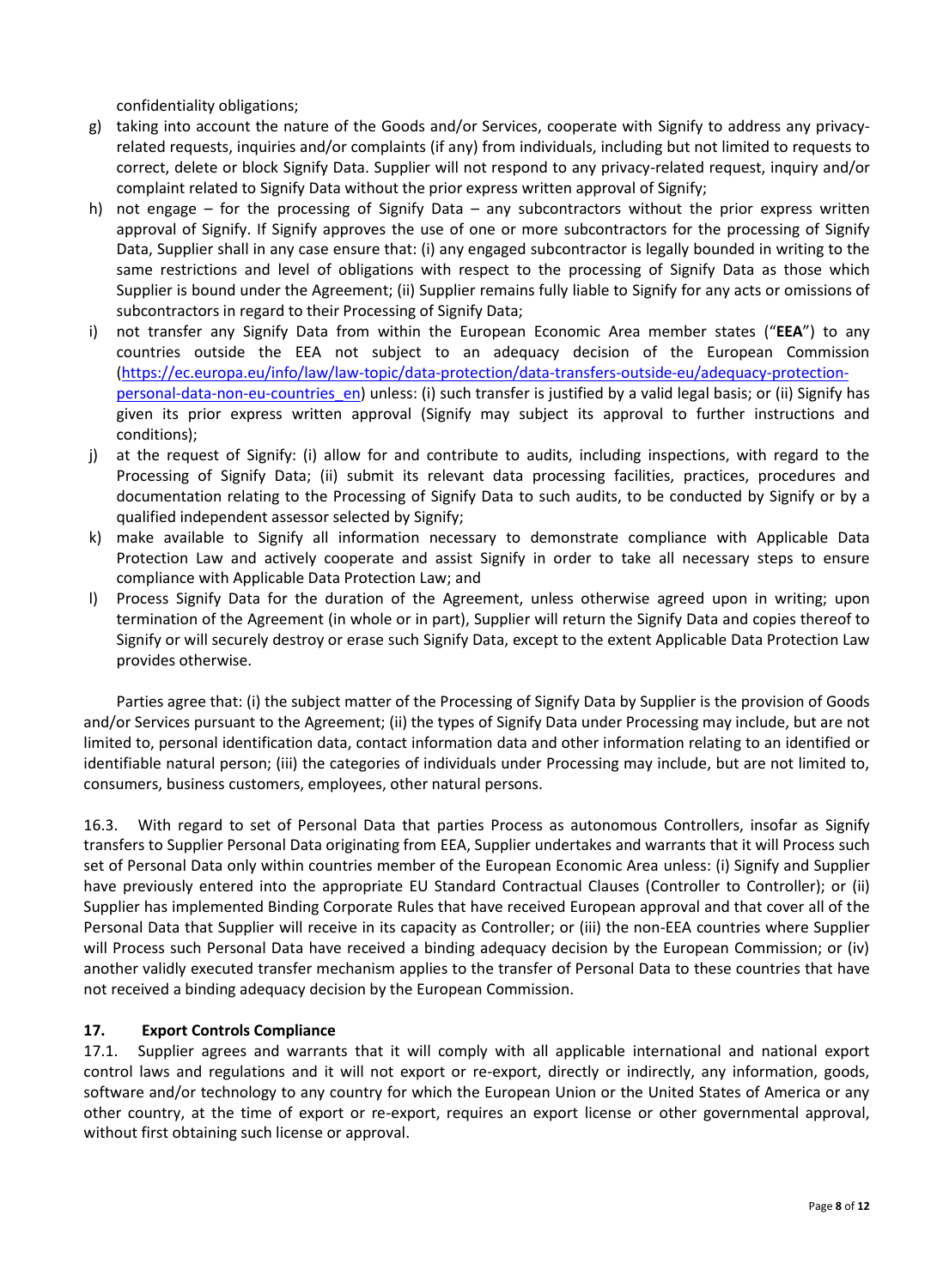17.2. Supplier agrees to inform Signify in writing whether or not the supplied information, goods, software and/or technology is US controlled and/or controlled under the export control laws of its own country, and if so, Supplier will inform Signify about the extent of the restrictions (including but not limited to export control legal jurisdiction, export control classification numbers, export control licenses and/or CCATS as applicable).

17.3. Supplier shall obtain all international and national export licenses or similar permits required under all applicable export control laws and regulations and shall provide Signify with all information required to enable Signify and its customers to comply with such laws and regulations.

17.4. Supplier will indemnify and hold Signify harmless from any claims, liabilities, penalties, forfeitures, and associated costs and expenses (including attorney's fees), which Signify may incur due to Supplier's noncompliance with applicable laws, rules and regulations. Supplier agrees to notify Signify promptly of Supplier's receipt of any such notice of a violation of any export control related law, rule or regulation, which may affect Signify.

## **18. Customs Compliance**

18.1. On an annual basis, or upon earlier request of Signify, Supplier shall provide Signify with a supplier declaration of origin in relation to the Goods sufficient to satisfy the requirements of (i) the customs authorities of the country of receipt, and (ii) any applicable export licensing regulations, including those of the United States. In particular, the declaration should explicitly mention whether the Goods, or part thereof, have been produced in the United States or originate in the United States. Dual-use Goods, or otherwise classified Goods supplied by Supplier should be clearly identified by their classification code.

18.2. For all Goods that qualify for application of Regional or Free Trade Agreements, General Systems of Preference or other preferential arrangements, it is the responsibility of the Supplier to deliver products with the appropriate documentary evidence (e.g. Supplier's declaration, preferential origin certificate/invoice declaration) to confirm the preferential origin status.

18.3. Supplier shall mark every Good (or the Good's container if there is no room on the Good itself) with the country of origin. Supplier shall, in marking the Goods, comply with the requirements of the customs authorities of the country of receipt. If any Goods are imported, Supplier shall when possible allow Signify to be the importer of record. If Signify is not the importer of record and Supplier obtains duty drawback rights to the Goods, Supplier shall, upon Signify request, provide Signify with documents required by the customs authorities of the country of receipt to prove importation and to transfer duty drawback rights to Signify.

#### **19. Limitation of Liability of Signify**

19.1. To the maximum extent permitted by applicable law, the total aggregate liability and obligations of Signify arising from or relating to the Agreement shall be limited to Signify's obligation to pay for the undisputed, due and payable invoices for the delivery of the Goods and Services in accordance with the such Agreement.

## **20. Force Majeure**

20.1. In the event that Supplier is prevented from performing any of its obligations under the Agreement for reason of force majeure (being an event unforeseeable and beyond the control of Supplier) and Supplier has provided sufficient proof for the existence of the force majeure, the performance of the obligation concerned shall be suspended for the duration of the force majeure. Signify shall be entitled to terminate the Agreement with immediate effect by written notice to Supplier, immediately if the context of the nonperformance justifies immediate termination, and in any event if the circumstance constituting force majeure endures for more than thirty (30) days and, upon such notice, Supplier shall not be entitled to any form of compensation in relation to the termination. Force majeure on the part of Supplier shall in any event not include shortage of personnel or production materials or resources, strikes, not officially declared epidemic or pandemic, breach of contract by third parties contracted by Supplier, financial problems of Supplier, nor the inability of Supplier to secure the necessary licenses in respect of software to be supplied or the necessary legal or administrative permits or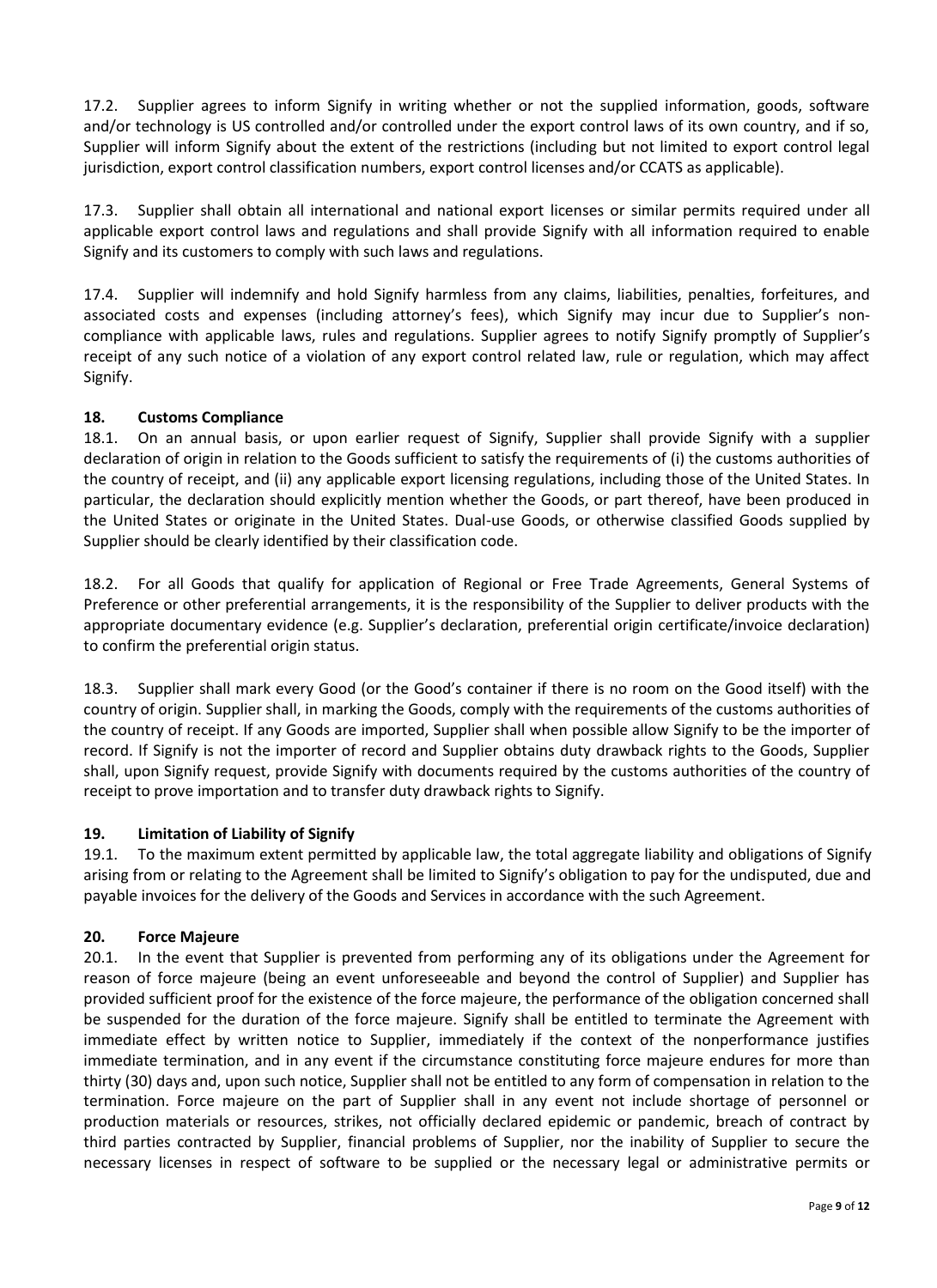authorizations in relation to the Goods or Services to be supplied.

### **21. Suspension and Termination**

21.1. Without prejudice to any other right or remedy available to Signify under the Agreement or at law, Signify shall be entitled at its discretion to suspend the performance of its obligations under the Agreement in whole or in part or to terminate the Agreement in whole or in part by means of written notice to Supplier in the event that:

- (a) Supplier files a voluntary petition in bankruptcy or any voluntary proceeding relating to insolvency, receivership, liquidation, assignment for the benefit or creditors or similar proceeding;
- (b) Supplier becomes the subject of a petition in bankruptcy or any proceeding relating to insolvency, receivership, liquidation, assignment for the benefit of creditors or similar proceeding;
- (c) Supplier ceases or threatens to cease to carry on business in the ordinary course;
- (d) Supplier breaches any of its obligations under the Agreement or Signify's, in its reasonable discretion, determines that Supplier cannot or shall not deliver the Goods or perform the Services as required;
- (e) Supplier fails to provide adequate assurance of performance following request by Signify; or
- (f) the Control over Supplier is or will be transferred to others than those exercising Control at the effective date of an Agreement and if Signify has reasons to believe that this is contrary to Signify's justified business interests.
- 21.2. Signify shall not be liable to Supplier by virtue of exercising any of the rights under Clause 21.1.

21.3. Signify may terminate the Agreement for convenience in whole or in part, at any time, by verbal and/or written notice prior to Supplier's written acknowledgement of Signify's purchase order or Supplier's performance under such Agreement. After Supplier has given written acknowledgement of Signify's purchase order or has commenced performance thereof, Signify may terminate such Agreement by giving 10 days prior written notice of such termination. At such time, Supplier shall minimize its expenditures under such Agreement unless otherwise directed by Signify. Signify's termination of this Agreement shall not constitute a default; however, Supplier shall be entitled to receive a remuneration under such Agreement based on Supplier's actual and reasonable and demonstrable costs and fees due up to the effective date of such termination.

## **22. Confidentiality**

22.1. Supplier shall treat all information provided by or on behalf of Signify or generated by Supplier for Signify under the Agreement, including without limitation, the existence and content of the Agreement, as confidential. All such information shall be used by Supplier only for the purposes of the Agreement. Supplier shall protect Signify's information using not less than the same degree of care with which it treats its own confidential information, but at all times shall use at least reasonable care. All such information shall remain the property of Signify and Supplier shall, upon Signify's demand, promptly return to Signify all such information and shall not retain any copy thereof.

#### **23. Insurance**

23.1. Supplier will maintain comprehensive or commercial general liability insurance (including products liability, property damage and personal injury liability, and any other liability as may be requested by Signify) with, unless otherwise agreed by Signify, a minimum limit of five million Euro for claims of bodily injury, including death, and any other damages that may arise from use of the Goods or Services or acts or omissions of Supplier under the Agreement. Such insurance policies will be written with appropriately licensed and financially responsible insurers. Supplier shall inform Signify of any cancellation or reduction in coverage with a minimum of 30 days prior written notice. Certificates of insurance evidencing the required coverage and limits and insurance policies shall be furnished to Signify upon Signify's request.

#### **24. Miscellaneous**

24.1. Supplier shall provide Goods and render Services hereunder as an independent contractor and not as an agent of Signify and nothing contained in the Agreement is intended to create a partnership, joint venture or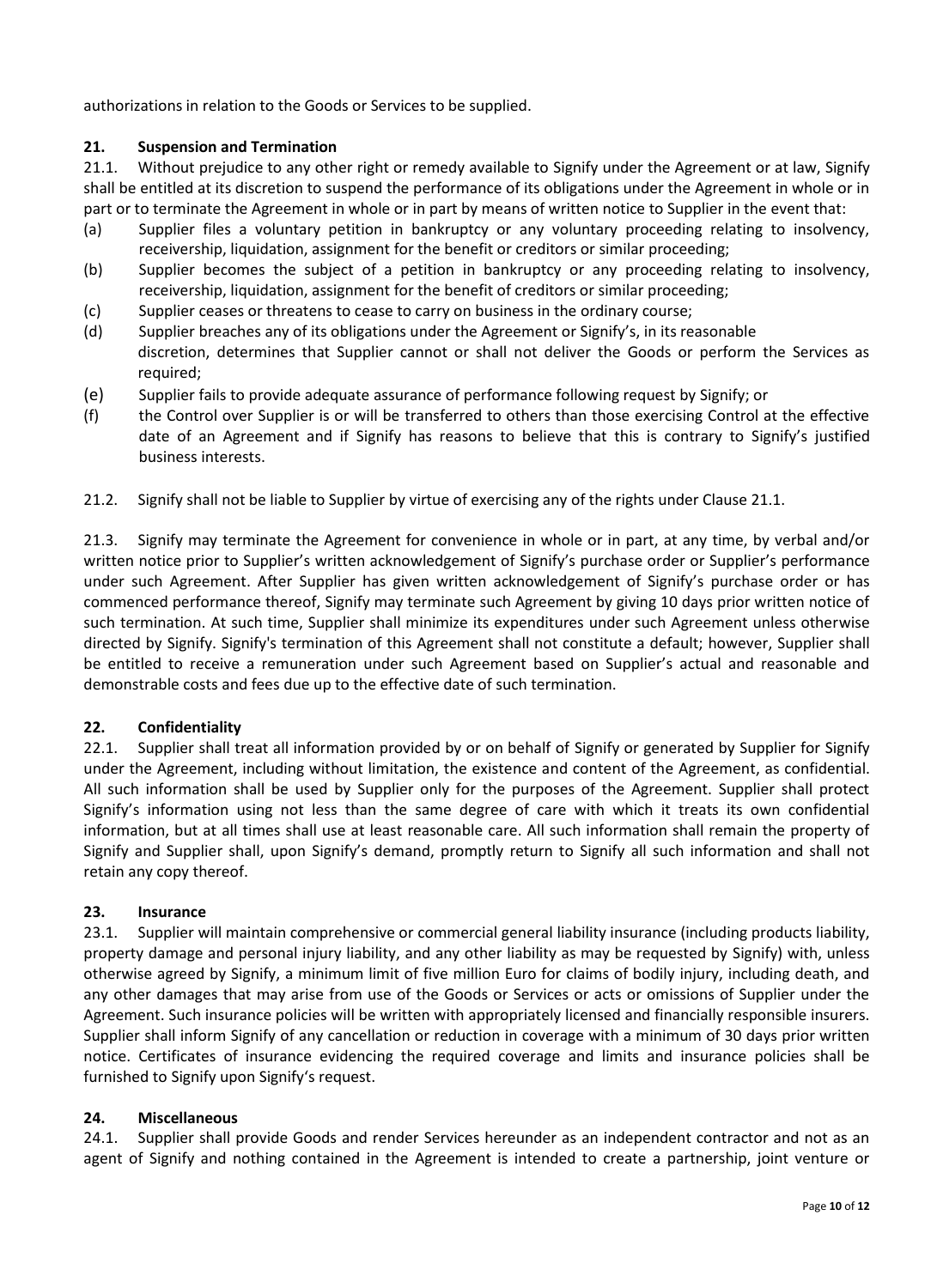employment relationship between the parties irrespective of the extent of economic dependency of Supplier on Signify.

24.2. Supplier shall not subcontract, transfer, pledge or assign any of its rights or obligations under the Agreement without the prior written consent of Signify. Any not such pre-approved subcontracting, transfer, pledge or assignment shall be null and void and have no effect vis-à-vis such third party.

24.3. The rights and remedies reserved to Signify are cumulative and are in addition to any other or future rights and remedies available under the Agreement, at law or in equity.

24.4. Supplier shall provide Signify written notice of all product discontinuances twelve (12) months prior to the last order date, including as a minimum Signify part numbers, substitutions, and last order and shipment dates.

24.5. Neither the failure nor the delay of Signify to enforce any provision of the Agreement shall constitute a waiver of such provision or of the right of Signify to enforce each and every provision of the Agreement. No course or prior dealings between the parties and no usage of the trade shall be relevant to determine the meaning of the Agreement. No waiver, consent, modification or amendment of the terms of the Agreement shall be binding unless made in a writing specifically referring to the Agreement signed by Signify and Supplier.

24.6. In the event that any provision(s) of these General Conditions of Purchase and of the Agreement shall be held invalid, unlawful or unenforceable by a court of competent jurisdiction or by any future legislative or administrative action, such holding or action shall not negate the validity or enforceability of any other provisions of the Agreement. Any such provision held invalid, unlawful or unenforceable, shall be substituted by a provision of similar import reflecting the original intent of the clause to the extent permissible under applicable law.

24.7. All terms and conditions of the Agreement which are destined, whether express or implied, to survive the termination or the expiration of the Agreement, including but not limited to Warranty, Intellectual Property, Confidentiality and Personal Data, shall survive.

24.8. The Agreement shall be governed by and construed in accordance with the laws of the country or state in which the Signify ordering entity is located, as applicable.

24.9. By conclusion of the Agreement the Supplier expressly accepts the provisions of this document (General Conditions of Purchase). For avoidance of any doubts the application of Section 1799 and 1800 of the Act No. 89/2012 Coll., the Civil Code, as amended (hereinafter referred to as the "Civil Code") is hereby excluded. Any and all arrangements within contractual relation established by the Agreement correspond with business customs and principle of fair business practice.

24.10. The Parties hereby agree that any and all rights of Signify arising out of the Agreement shall be statutebarred in a limitation period of 10 years commencing on a day a right might be claimed at firstly.

24.11. The application of last sentence of Section 1764 of the Civil Code and further the application of Section 1765 and 1766 is excluded.

24.12. Supplier and Signify each consent to (i) the exclusive jurisdiction of the competent courts in the country or state in which the Signify ordering entity is located; or (ii), at the option of Signify, the jurisdiction of the entity of Supplier to which the purchase order was placed, or (iii), at the option of Signify, for arbitration in which case Clause 24.13. applies. Supplier hereby waives all defenses of lack of personal jurisdiction and forum nonconvenience.

24.13. If so chosen by Signify in accordance with Clause 24.12., any arbitrable dispute, controversy or claim